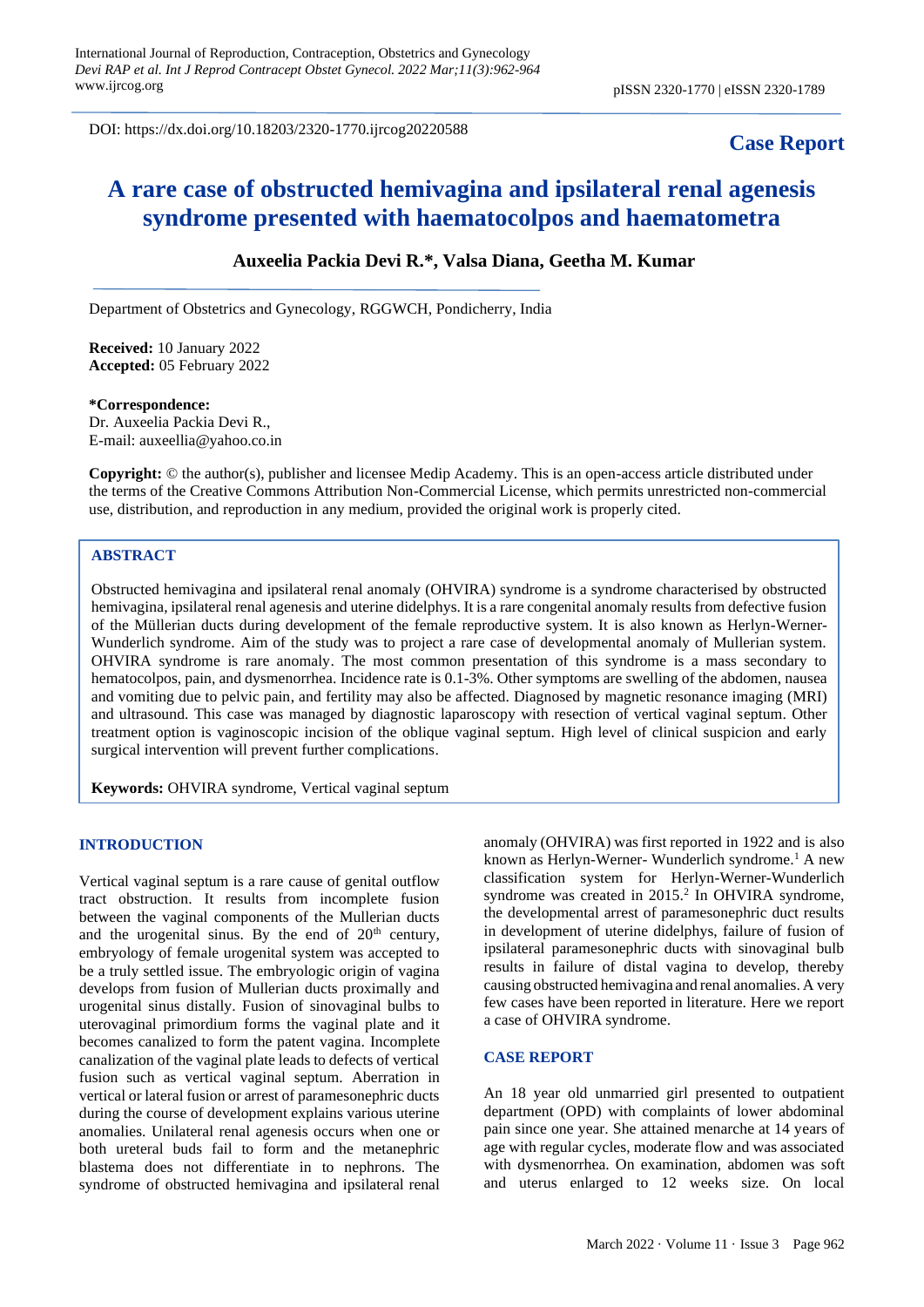examination, there was a bulge seen in the vagina on the right side probably due to vaginal septum. Transabdominal ultrasound (USG) showed oval shaped fluid filled structure seen posterior to bladder measuring 6.3×6.6 cm with small constriction in the oval portion suggestive of haematometra and haematocolpos. Multicystic right adnexal lesion was seen measuring 7.7×2.9 cm suggestive of right haematosalpinx. Both ovaries were separately visualized and were normal. Bilateral cornua appeared prominent. Right cornua showed a fluid collection. Left cornua separately visualized. Right kidney was not visualized (Figure 1).



**Figure 1: Ultrasonographic picture of hematocolpos and hematosalpinx.**

Further evaluation with MRI was done. MRI showed right renal agenesis with hematometra and hematosalpinx due to vertical vaginal septum. A diagnosis of OHVIRA syndrome was made.

Examination under anaesthesia, revealed right anterolateral cystic swelling in upper 2/3rd of vagina. A small cervix felt on left side of at  $1^\circ$  clock position in vagina.

On laparoscopic visualization, uterus was enlarged up to 12 weeks size with omental adhesions. A cruciate incision was made on the dependent part of the septal bulge and around 500 ml of altered menstrual blood was drained. On Laparoscopy, after drainage of menstrual blood, uterine didelphys with right haematosalpinx was clearly visualized (Figure 2). Right ovary appeared normal. Left fallopian tube and ovary were normal. Diagnostic laparoscopy with resection of vertical vaginal septum was done. Excision of redundant vaginal septum was done revealing another cervix on the right side. Vaginal moulding kept with 20 F Foley's catheter. Patient was relieved from her symptoms. Post-operative follow up ultrasound after two months revealed complete disappearance of hematocolpos and normal vagina was visualized. The surgical outcome was satisfactory with expectation of near normal fertility and sexual abilities.



**Figure 2: Laparoscopic view of uterine didelphys after drainage.**

#### **DISCUSSION**

Although the true incidence of Mullerian defect is 1.1 to 3.5%, it is believed to be much higher (around 25%) in women with recurrent miscarriages and sub fertility.<sup>3</sup> Review of literature in 15 reported studies constituting 1771 patients during 1965–1996 period revealed mean incidence of uterine didelphys to be 11.1%. Herlyn-Werner-Wunderlich syndrome is a rare syndrome usually diagnosed after the menarche when the patients present with lower abdominal pain and occasional palpable mass in the pelvis. MRI is the investigation of choice for such anomalies.<sup>4</sup>A high index of suspicion is required for diagnosing the cases with Mullerian anomalies. This condition can be treated by excision of vaginal septum and delay in diagnosis may worsen the associated endometriosis. Laparoscopy remains the gold standard for diagnosis with additional therapeutic drainage of haematocolpos, vaginal septostomy and marsupialisation. An early and correct diagnosis is the goal to relieve the symptoms and also preserve sexual and conception abilities. Two stage vaginoplasty in the form of drainage of the [hematocolpos](https://www.sciencedirect.com/topics/medicine-and-dentistry/hematocolpos) in one operation followed by another operation to resect the septum is the classic treatment option. Women with uterus didelphys have a high pregnancy rate of 80% [\(Heinonen, 2000\)](https://www.ncbi.nlm.nih.gov/pmc/articles/PMC5819326/#B6) but with elevated rates of premature delivery (22%) and abortion (74%); cesarean section is necessary in over 80% of patients because breech position has a higher incidence.<sup>6</sup> In addition to relief of pain due to obstruction, surgery also reduces chances of pelvic endometriosis due to retrograde menstrual seeding. Patients are able to have normal sexual life.<sup>7</sup>

### **CONCLUSION**

A young girl with OHVIRA syndrome was diagnosed with high level of clinical suspicion, radiological and diagnostic laparoscopic assistance. Early surgical intervention will prevent further complications and provide the patient to lead normal sexual life and be able to conceive and carry pregnancy to term. OHVIRA syndrome is an uncommon